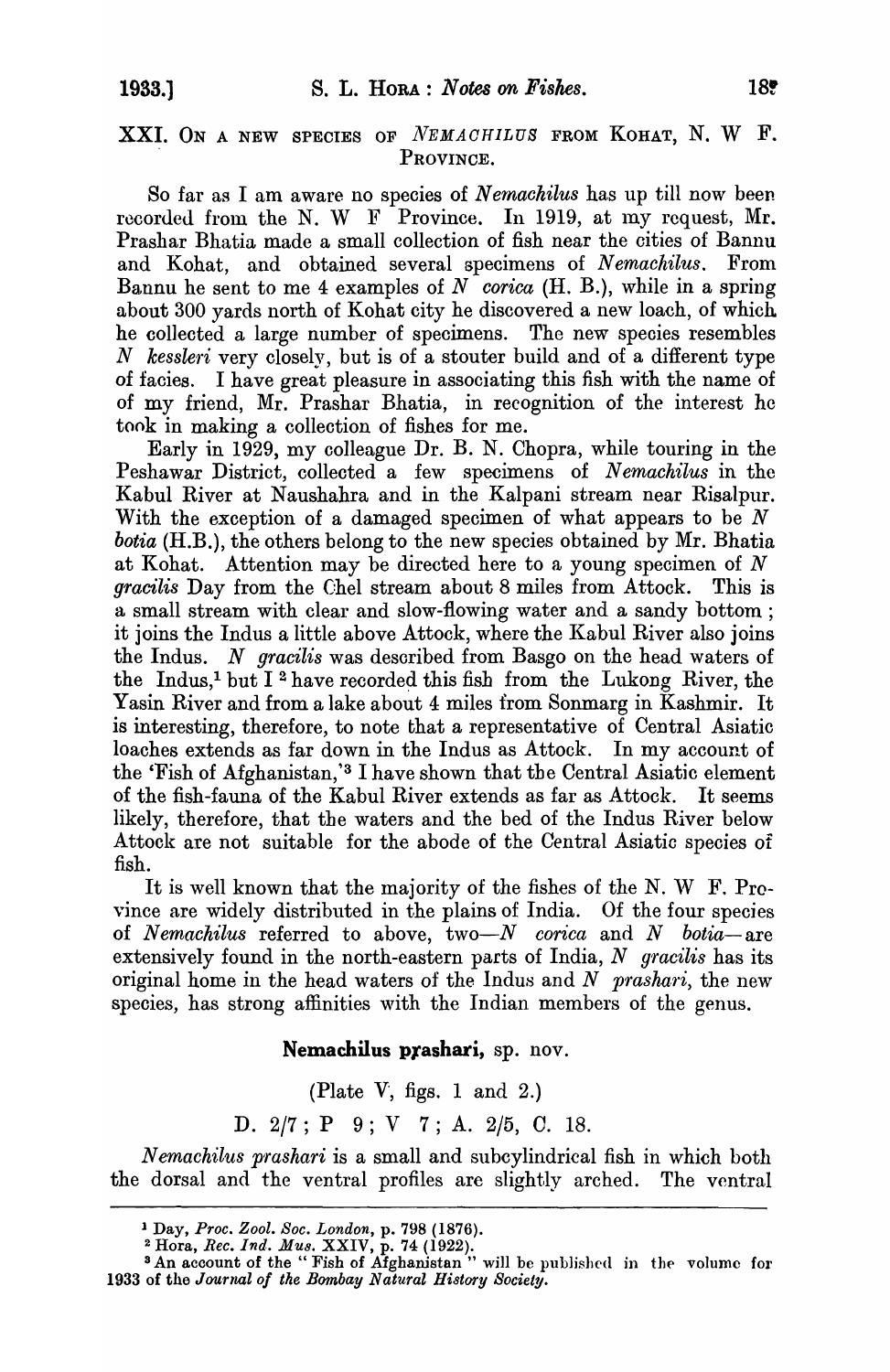surface of the head and to a certain extent of the body in front of the ventral fins is flattened. The head is small and broadly pointed anteriorly; its length is contained 5·3 to 5·7 times in the total length and 4·4 to 4·8 times in the length without the caudal. The height of head at the occiput is equal to the width of the head about the middle of the eyes; its greatest width is equal to the length of the head behind the nostrils. The snout is almost as long as the postorbital part of the head. The eyes are small and are situated in the middle of the length of the head; they are dorso-lateral in position and are not visible from the ventral surface. The mouth is small and crescentic, and is bordered by fleshy lips; the anterior lip is indistinctly fimbriated while the posterior lip is rugose and interrupted in the middle. There are 6 short barbels, 4 rostral and 2 maxillary; the maxillary barbels are slightly longer than the rostral barbels. The greatest depth of the body lies just below the commencement of the dorsal; it is contained 6·8 to 8·1 times in the total length and 5·4 to 6·8 times in the length without the caudal.

The commencement of the dorsal is almost opposite to that of the ventral, and is nearer to the base of the caudal than to the tip of the snout. The pectorals are shorter than the head and are separated from the ventrals by a considerable distance. The ventral fins are similar to the pectorals, and are almost as long ; they do not extend as far as the anal-opening. The caudal fin is deeply emarginate ; the upper lobe is slightly longer than the lower.

The head and body are smooth and devoid of scales. The lateral line is well marked anteriorly, becomes indistinct gradually and finally disappears above the base of the ventral fin. The caudal peduncle is well developed; its least height is contained  $1.4$  to  $1.6$  times in its length. The eggs are large and a mature ovum is as much as 1 mm. in diameter.

In spirit specimens the general colouration is pale-yellow. The dorsal surface of the head is greyish, while the cheeks and the opercular regions are yellowish. The body is marked with 15-17 cross bars of dark olive colour; these descend from the dorsal surface to the sides, but do not extend as far as the ventral surface. There is usually an interrupted band of somewhat darker colour at the pase of the caudal fin. A prominent black spot is present at the base of the three anterior dorsal rays and an oblique band in the middle of the dorsal fin. The caudal fin possesses two dark wavy bands in its distal half. The pupil is dark, and the iris is white. The pectoral, ventral and anal fins are pale yellow.

*Type-specimen.-F* 10719/1, *Zoological Survey of India (Ind. Mus.). Locality.-A* spring 300 yards north of Kohat City (N. W F. Province).

*Remarks.*—As has been indicated above *N prashari* is very similar to a number of Himalayan forms. It is also related to N. kessleri known from Baluchistan. In *N* kessleri the greatest depth of the body is contained 8 times in the length without the caudal, whereas in *N. prashari*  it is contained  $5.4$  to  $6.8$  times in the same dimensions.